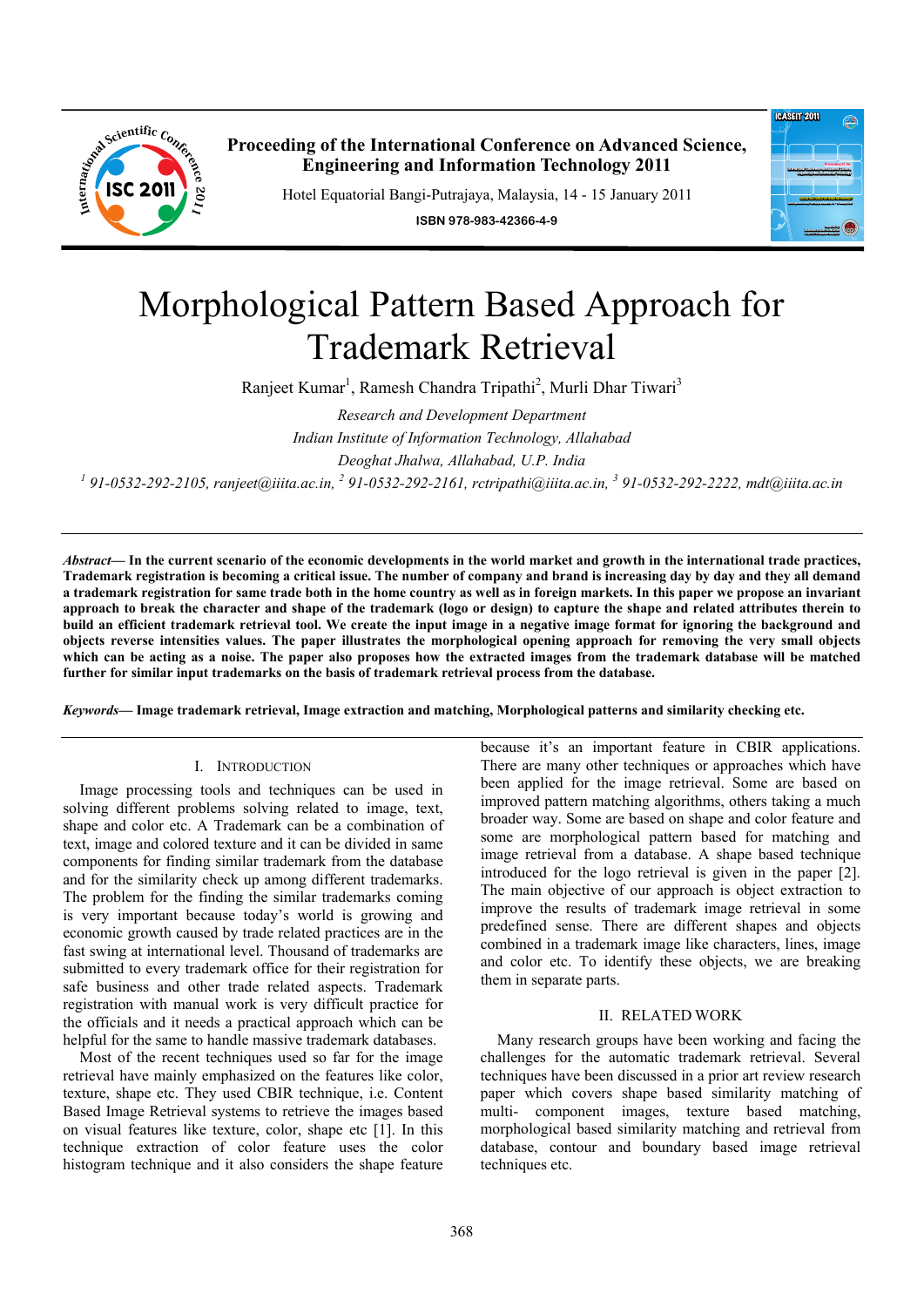# *A. Shape Based Trademark Retrieval : ARTISAN*

The ARTISAN project aimed to find a solution of shape based similarity image matching of multi-component images [3]. The architecture of the ARTISAN system requires the basic steps as defined below [4].

- To accept images in an appropriate standard format
- To build up a database of stored image descriptions from these images
- To extract retrieval features from these descriptions
- To allow formulation of visual queries
- To provide efficient and effective matching of query and stored images
- To display query results in an appropriate format.

The figure 1 below shows the input window designed in the ARTISAN system for user's easy access. The input given by the user is processed by the ARTISAN system and the resulting output in the window is given in fig 2 below.

| C:\0ARTISAN\DEMOTIF\1500249.tif                                                                                                                                                  |               |
|----------------------------------------------------------------------------------------------------------------------------------------------------------------------------------|---------------|
| $\mathbf{Z}/\mathbf{Z}$                                                                                                                                                          | OK:<br>Cancel |
| Retrieval Options<br>$\boxtimes$ Envelope Matching<br>  Component Boundary Matching<br>∫ Characteristic Matching<br><b>Centroid Pattern Matching</b><br><b>Position Matching</b> |               |

Fig. 1 GUI to accept Input query image for the Trademark retrieval used by the ARTISAN system [3]



Fig. 2 Image retrieval results after input image given in fig1 is processed by the ARTISAN system [3]

The ARTISAN system does not resolve the wider range of image type problems like recognition of the majority of implied shape features.

#### *B. Contour and Region Based Trademark Retrieval*

In this method, one considers two prime attributes contour and region to arrive at similarity measure of two trademarks. The whole system works in two steps. In the first step, contour signature of an input trademark is extracted and used to filter out unlikely matched trademarks from the database. After performing the first step, in the second step, the region feature represented by MPEG-7 ART is used to search the best match from the database of trademarks [5]. In the above mentioned technique of trademark retrieval two main stages; database of trademarks is categorized into 10 classes by contour types. After first contour part process, region based feature extraction and matching is performed. In this stage, input trademark image is first normalized in size. After normalization, trademark is then transformed into 35 moments. Each moment is quantized into 16 bins with a non-uniform quantizer [6]. After then it forms a 35-D feature vector. Now feature vector of the first stage and second stage are compared. After whole process is completed for each potential candidate the output consisting of the similar trademarks are retrieved from the database by the system.

## *C. Trademark Retrieval Based on Size Function*

In this technique, it has been proposed an effective system for Content based trademark retrieval, which involves size functions. Three different classes of shape descriptors are combined, for a total amount of 25 measuring functions. The evaluation of the system has been performed on a database of 1182 trademark images [7]. In the proposed technique trademark retrieval based on size functions has been derived with geometrical topological descriptors, conceived for formalizing qualitative aspects of shapes. First set the definition of size functions (SF's) then describe the set of measuring functions and the similarity score introduced to the scope of trademark retrieval [8].



Fig. 3 Shows a simple example of SF. Here, the topological space M is a curve, while the measuring function  $\varphi$  is the distance from point c [7]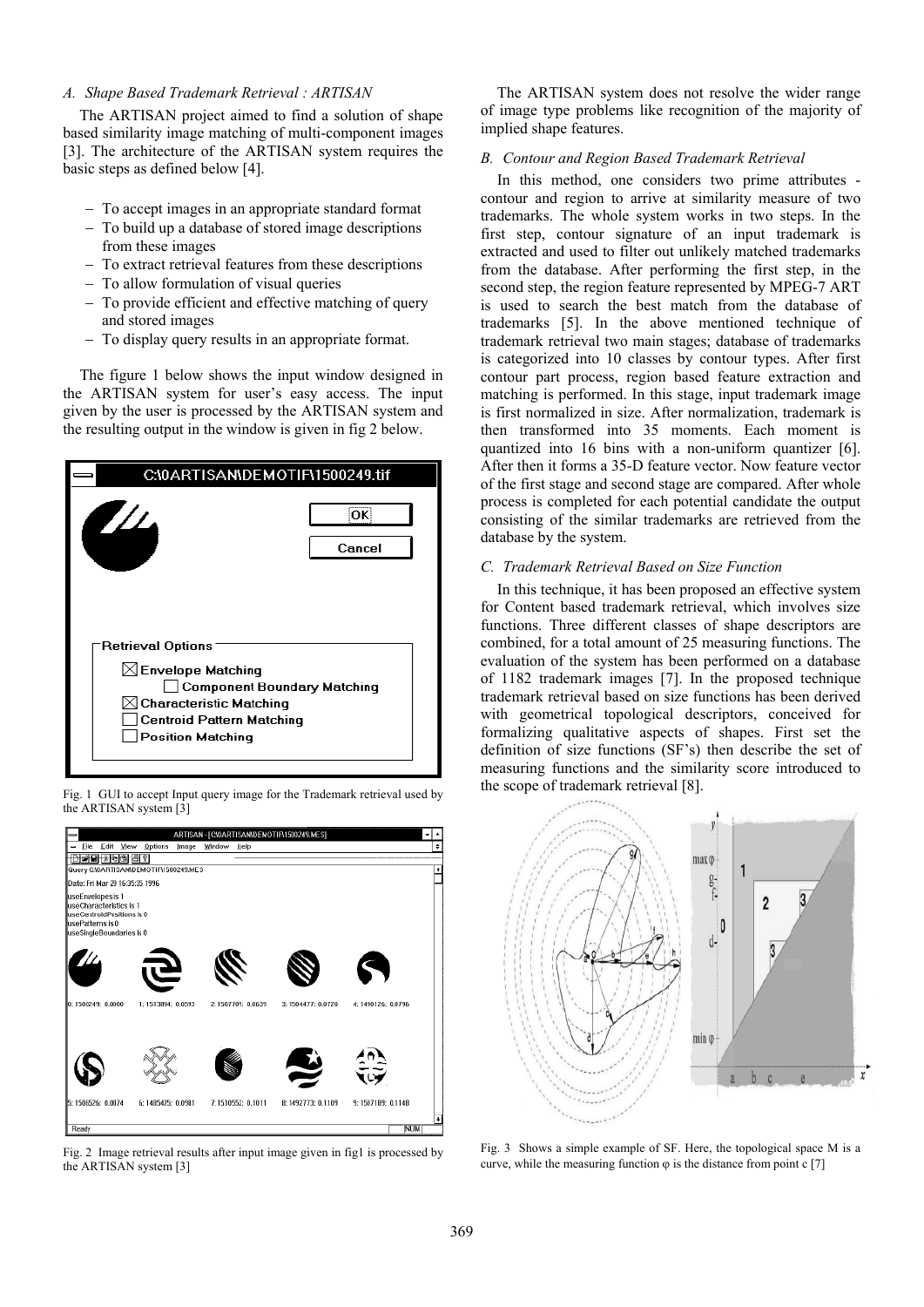#### III. THE PROPOSED METHOD

A Trademark in general, contains combination of text, image and figurative objects. The proposed work uses an approach different from those used so far. Herein all the combinations of the text and images in the trademark are separated and then arranged in a specific manner to check the similarity index between different trademarks retrieved from the database. Flow diagram for this is given below in Fig 4.



Fig. 4 The process Flow diagram of the proposed approach

# *Process for the approach*

- Input an image by user

- Transform the image to a binary image using im2bw function of the MATLAB.

- Create a negative image of the input image.

- Apply morphological opening on the image as well as on its negative image using bwareaopen function.

Morphological opening of an image helps to remove the very small objects present in the trademarks which can be considered as noise, scattered pixels etc.

- Estimate the number of connected components in the image using bwlabel function. It returns a metric of the input image in a format that consists of values 1 to N, where N is the total number of connected components in the image.

- Enclose each connected component in a rectangle to distinguish it from other objects using regionprops function. - Decompose the image in various objects found in the

image

After getting the metric of connected components, scan the metric in for loop from 1to N, and construct a metric for that object using imagen function. Convert the metric back to the image format and display it.

#### IV.RESULTS AND DISCUSSION

Accepting the input image and converting it to binary format, a created negative image from the input image is using im2bw function. Figure  $\overline{5}$  shows the negative image for a typical input image of NOKIA.

 $I = im2bw$  (Input Image, level) converts the input grayscale image to a binary image. The output image will contain all pixels in the input image replaced with luminance greater than value specified by level with the value 1 as 'white' and replaces all other pixels with the value 0 'black'. The value of the level should be specified in the range  $(0,1)$ 



Fig. 5 shows the creation of the negative image

The function "bwlabel" is used function to find out the connected objects and define it in a manner-

 $L =$  bwlabel (BW, n) returns a matrix L, of the same size as BW, containing labels for the connected objects in BW. The variable n can have a value of either 4 or 8, where 4 specifies 4-connected objects and 8 specifies 8-connected objects. If the argument is omitted, it takes default value as 8.

The elements of L are integer values greater than or equal to 0. The pixels labeled 0 are the background. The pixels labeled 1 make up one object; the pixels labeled 2 make up a second object; and so on.  $[L, num] = \text{bwlabel}(BW, n)$  returns in num the number of connected objects found in BW. Figure 6 shows the connected objects in a image.



Fig. 6 Shows the connected objects in a Trademark image

After getting the connected objects in the given trademark, input image is scanned for the connected objects in the image and decomposed in terms of all the connected objects in the image. Fig7 shows the input image and its decomposition of the different connected objects present in the image.